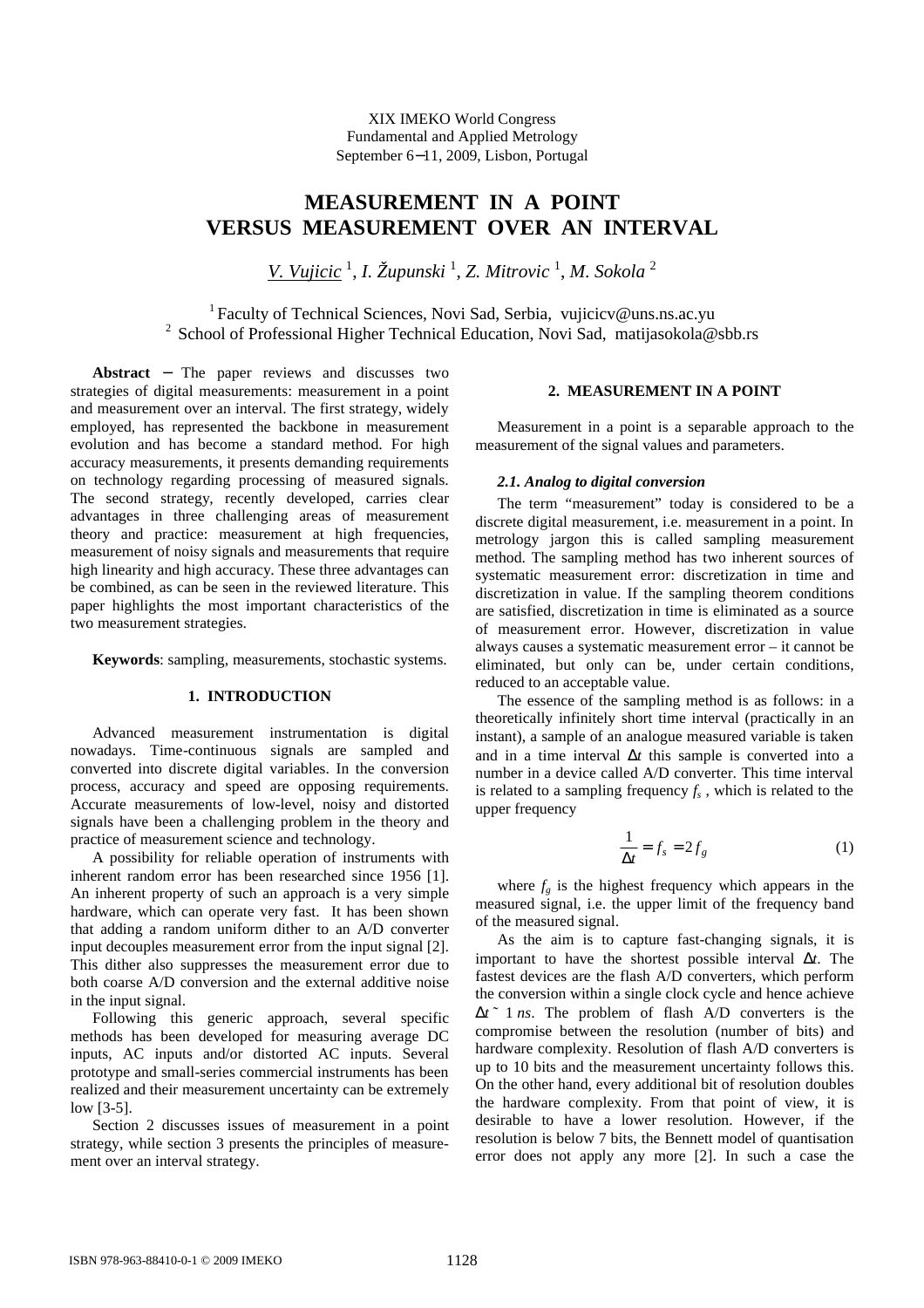quantisation error cannot be treated as a white noise, which becomes a serious theoretical and practical problem.

To sum up this issue, precise and accurate A/D converters are slow, while fast A/D converters are imprecise and inaccurate. This is the central problem of measurement in a point - pronounced inaccuracy at high frequencies.

The second problem of measurement in a point is the treatment of noisy signals. The theory of discrete signals does not consider the quantisation error at all, but estimates the signal within the noise [6]. It has been shown that the signal is better estimated in the noise if the sampling frequency is higher. Hence fast A/D converters are crucial in this case as well.

The trend in the progress of measurements in a point is the development of fast high-resolution A/D converters. This is a big technology aim and task. It is a clear concept and a backbone of development not only in measurements, but also in telecommunications, control, power electronics and other branches of science and technology. The math that describes the measurement in a point is the discrete math, i.e. the theory of discrete signals and systems. The key mathematical tool is the algebra. For measurement of noisy signals, the theory of stochastic processes needs to be applied as well [6].

# *2.2. Processing*

For the progress of measurement in a point strategy, development of A/D converters is not enough. The discrete values of signals need to be processed in order to obtain various signal parameters. The technology component that enables the fast and efficient processing of discrete values is the digital signal processor (DSP). When developed, the DSP was a big technology step for the improvement of measurement in a point. To eliminate the accumulation of the processing error, DSPs work with high-bit formats in floating point arithmetic. The newest commercially available Texas Instrument DSP, can achieve processing at an excellent 2.1 GFlops (2.1 billion of floating-point operations per second).

## *2.3. Concluding statement*

The above indicates that methods and hardware are becoming standardised in discrete digital measurements, while the progress in signal parameter measurements is to follow. It seems that there is little to research but a lot to apply and standardise the already-discovered knowledge. In other words, the methodology progress is exhausted – there is only the technology evolution.

# **3. MEASUREMENT OVER AN INTERVAL**

Measurement over an interval is an integral approach to measure the signal values and parameters.

## *3.1. Advantages*

The measurement on a finite time interval can overcome some drawbacks and limitations of the measurement in a point approach. At the same time, it can preserve almost all the advantages of the measurement in a point, especially the

huge amount of software developed over the years in all branches of science and technology.

The advantages of measurements on an interval are:

- measurement at high frequencies,
- measurement of noisy signals,
- high linearity and low uncertainty of measurement.

These features often appear simultaneously and can provide high-accuracy results in areas where it was not possible before [7-9].

As measurements on an interval represent a complement to the measurements in a point, they can be performed by low-resolution flash A/D converters. Therefore the sampling frequency can be the maximal frequency that the technology has achieved - currently around 500 MHz is possible.

#### *3.2. One-channel instrument*

The basic structure of Fig.1 can measure the integral or the average value of the input signal *y*. It is suitable for measurement of DC or slowly-varying quantities.

As the word length of the flash A/D converter quite short, the quantization error is rather large. In order to reduce the influence of the quantization error, a uniform random noise (dither, denoted *h* in Fig.1), is added to the measured signal *y* [2,10]. Dither is in the range of one quantum of the A/D flash converter and its average value is zero. Then, if the average value of the signal within the interval is measured, the quantization error satisfies the conditions of the Central limit theorem and for the Theory of samples [3]. The standard deviation of the quantization error decays with the increase in the number of samples. This means that the measurement uncertainty due to A/D conversion process reduces with the increase of the measurement time interval and/or sampling frequency [3-8, 11].



Figure 1: Basic structure for measuring the average value of the signal.

#### *3.3. Two-channel instrument*

The hardware can be extended by an additional channel, (a flash A/D converter and a random noise generator), and a multiplier, Fig. 2 [3,5].



Figure 2: The principal structure of a 2-channel instrument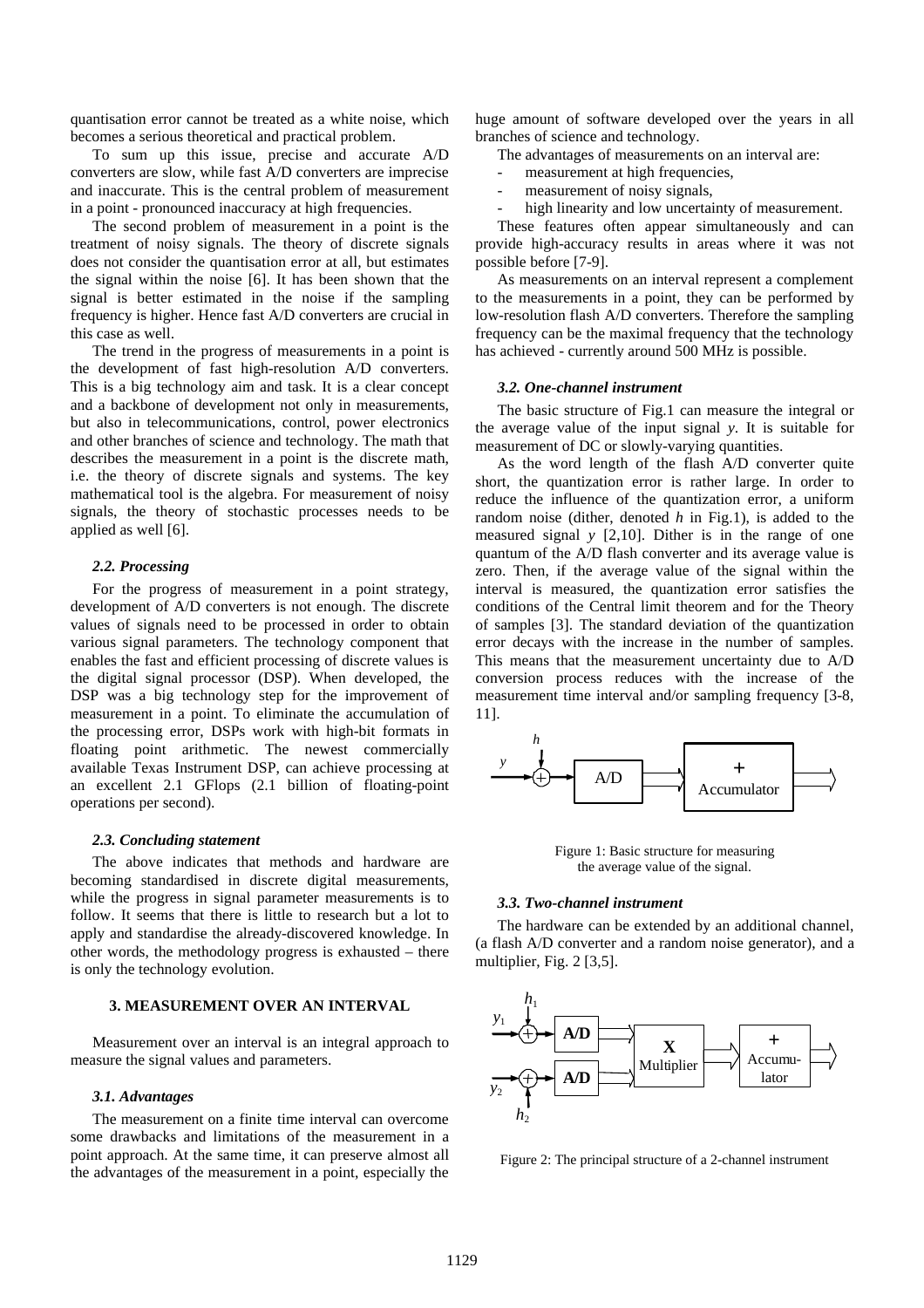This opens up the possibility of measurement of the integral (i.e. the mean value) of a product of two physical quantities. This is directly applicable if energy (the integral) or average power (the mean value) are to be measured. The two signals that are multiplied can be voltage & current [4], flow & temperature, flow & pressure, force & velocity, etc.

If the same input signal is brought to the two input channels  $(y_1 = y_2)$ , the signal r.m.s. value is measured [3,5]. If the dither signals  $h_1$  and  $h_2$  are uncorrelated, the ratio of the accumulator value and the number of samples gives the mean square value of the input signal.

As in the one-channel instrument, the standard deviation of the quantization error satisfies the conditions of the Central limit theorem and for the Theory of samples. For a very large number of samples, the measurement uncertainty can be extremely low [5].

#### *3.4. Measuring signals in a transform domain*

The input to the other channel of the multiplier can be a basic function from an orthonormed function set [7], say a function from the Fourier set [8]. In such a case, the average value of the accumulator represents the value of an appropriate coefficient of the signal decomposition in the orthonormed set. In this way, coefficients of the orthonormed transformation can be measured very accurately. The problem analysis that supports this statement is given in [5] and the main results are as given below. The only limitation is that the measured signal  $y_1 = f_1(t)$  is band limited. Due to the introduced dither, for a large number of samples N in the measurement interval  $T = t_2 - t_1$ , the average error  $\overline{e}$ due to quantization is zero and its variance is:

$$
\mathbf{S}_{e}^{2} \leq \frac{1}{N} \left\{ \frac{\Delta^{2}}{4} \frac{1}{t_{2} - t_{1}} \int_{t_{1}}^{t_{2}} \left[ f_{1}^{2}(t) + f_{2}^{2}(t) \right] dt + \frac{\Delta^{4}}{16} \right\}
$$
(2)

When the A/D resolution of the two channels is different, and then (2) becomes:

$$
\mathbf{S}_{e}^{2} \leq \frac{1}{N} \left\{ \frac{\Delta_{1}^{2}}{4} \frac{1}{t_{2} - t_{1}} \int_{t_{1}}^{t_{2}} f_{2}^{2}(t) dt + \frac{\Delta_{2}^{2}}{4} \frac{1}{t_{2} - t_{1}} \int_{t_{1}}^{t_{2}} f_{1}^{2}(t) dt \right\} + \frac{\Delta_{1}^{2} \Delta_{2}^{2}}{16}
$$
\n(3)

If the resolution of channel 2 is at least 2 bits greater than in channel 1, then  $\Delta_1^2 \ge 16 \Delta_2^2$  and (3) reduces to:

$$
\mathbf{S}_e^2 \le \frac{1}{N} \frac{\Delta_1^2}{4} \frac{1}{t_2 - t_1} \int_{t_1}^{t_2} f_2^2(t) dt = \frac{1}{N} \frac{\Delta_1^2}{4} F_2^2 \tag{4}
$$

where  $F_2$  is the  $L_2$  norm of applied orthonormed function set. In the case of Fourier orthonormed set, where

$$
a_i = \frac{2}{T} \int_0^T f_1(t) \cos i\mathbf{w}t \, dt \tag{5}
$$

$$
b_i = \frac{2}{T} \int_0^T f_1(t) \sin i\mathbf{w}t \, dt \, , \, (i = 0, 1, 2, ..., M) \qquad (6)
$$

using Weierstrass approximation theorem, function  $y_1 = f_1(t)$  can be approximated using trigonometric polynomial:

$$
f_1(t) \approx \frac{a_0}{2} + \sum_{i=1}^{M} \frac{a_i \cos iwt + b_i \sin iwt}{2}
$$
 (7)

For Fourier orthonormed set,  $F_2$ 1 2  $F_2 = \frac{1}{\sqrt{2}}$  stands for all coefficients, except for  $a_0$ , where  $F_2 = 1$ . Consequently, estimated measurement uncertainty  $u_i$  has the same value for every coefficient (except  $a_0$ ):

$$
u_i = \frac{1}{\sqrt{N}} \frac{\Delta_1}{2} \frac{1}{\sqrt{2}} \ge \mathbf{S}_e
$$
 (8)

For  $a_0$ , it is  $u_0 = \sqrt{2} u_i$ .

If the sampling frequency  $f_s$  is 250 kHz in each channel, then  $N = 5000$  samples are taken in every period of the fundamental 50 Hz frequency. If the A/D converter range is  $\pm 2.5$  V and its resolution is 8 bits, then the ratio of  $u_i$  and range (2.5 V) falls between:

$$
\frac{1}{2^{14}} > \frac{u_i}{2.5 \text{ V}} > \frac{1}{2^{15}}\tag{9}
$$

For a correct representation of a decomposed input signal, a large number of coefficients need to be obtained simultaneously i.e. the order of trigonometric polynomial, *M,* should be as high as possible. This is achieved by using 2*M*+1 elementary instrument structures (two flash A/D converters, a multiplier and an accumulator) working in parallel. The beneficial feature is that only two dither generators are sufficient – one applied to channel 1 and the other to channel 2 of every parallel elementary structure.

If a large number of elementary structures were implemented in full, the hardware of the resulting multicomponent instrument can become very complex and cumbersome. However, there is a neat simplification because the signals in channels 2 are known basic functions. Therefore the signals, the dither and the A/D converter outputs can be calculated in advance and stored in a memory. In this way, the A/D converter and the dither generator in channel 2 of every elementary instrument are physically eliminated from the hardware. The output from the memory is directly connected to the multiplier, as shown in Fig. 3 [7, 8]. This elementary structure has been named "stochastic digital processor of orthogonal transforms".



Fig 3. Schematic of the stochastic instrument for measurement of one orthonormed component.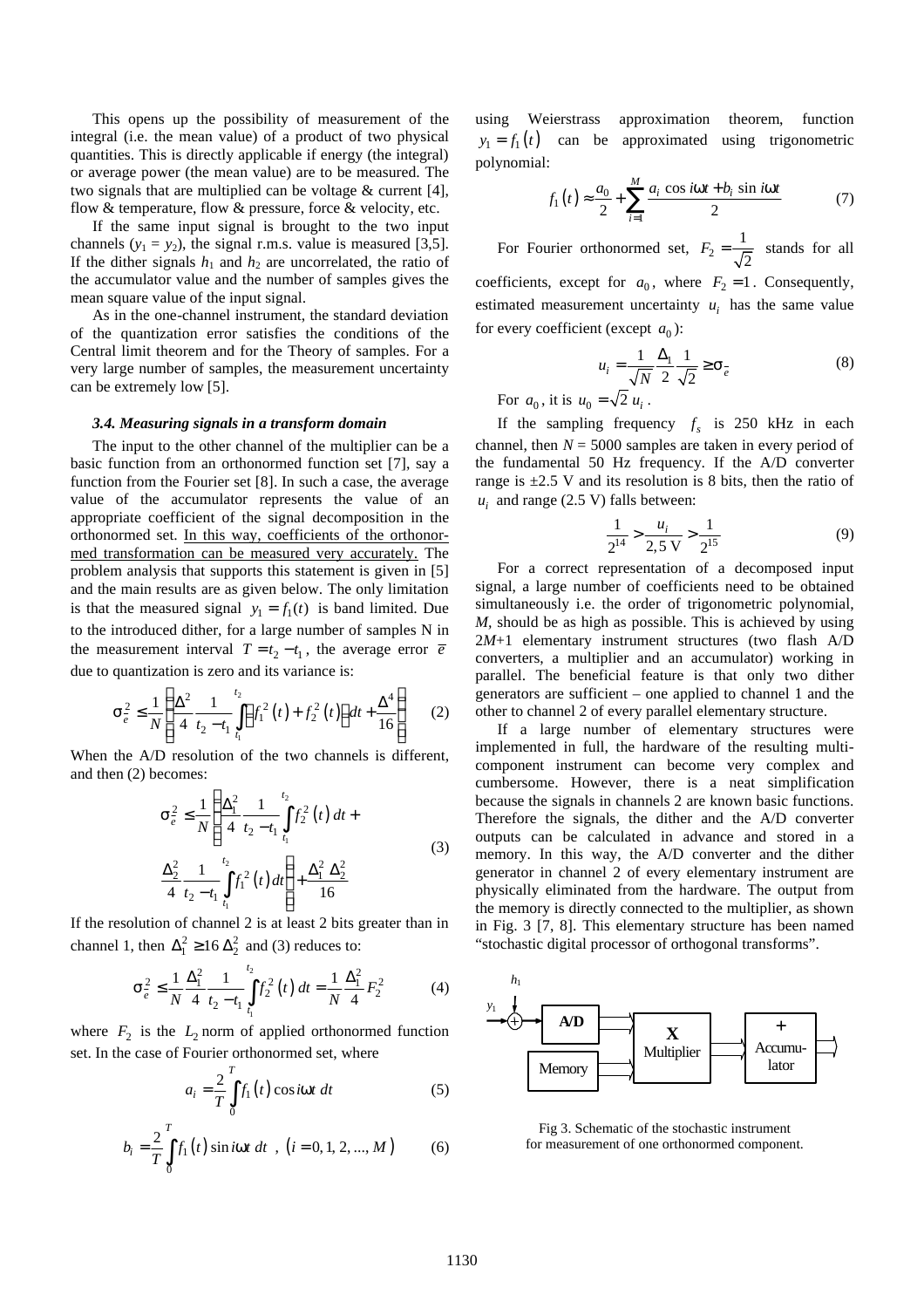# *3.5. A practical implementation*

The above instrument structure lends itself for and additional way of parallelising – several different input signals can be simultaneously decomposed. The prototype instrument of [8], shown in Fig.4, is implemented on a single chip and can perform harmonic analyses for the DC component and up to 49 harmonics (both cosine and sine components) in seven different input channels - three phase voltages and four (three line and neutral) currents. The measurement period (i.e. the spectrum refresh rate) can be set to an arbitrary number of fundamental cycles. If needed, a 20 ms measurement period can be chosen and it will give refresh rate of 50 times a second, but the accuracy will be limited. A longer measurement period will increase the total number of samples and hence significantly reduce the measurement uncertainty due to both A/D conversion process and signal noise. The resulting speeds of measuring orthonormed coefficients can be higher than using the FFT method and a standard DSP.



Fig 4. The prototype instrument for Fourier coefficients measurements, with the Fourier spectrum on the LCD display [8].

It has been shown in [7] that the resolution of the memorised dithered base functions should be at least two bits better than the resolution of the applied flash A/D converter. In such a case, for measuring orthogonal coefficients, the upper limit of the standard deviation is decoupled from the signal shape, the coefficient order and is identical for every coefficient, as shown by (4). The upper limit of the standard deviation depends only on the quantum size (resolution) of the applied flash A/D converter and on the norm of the transformation [7]. The result is that coefficients of orthonormed functions can be obtained accurately even without floating point arithmetic. As the short-word integer arithmetic is sufficient, a radical simplification of the necessary processing hardware is possible. Prototypes for measuring Fourier coefficients utilise a 6x8-bit and a 8x10 bit integer multiplying accumulators [7,8].

## *3.6. A view on mathematical tools*

The mathematics that governs the operation all types of the above presented instruments is relatively simple but very interesting. Rather than discussing the details of mathematical modelling, here we want to point out an element of philosophy. The average value on an interval is actually the integral of the measured function. As the digital integration is a process of adding, the commutative principle applies. Therefore the elements of the sum can be added in a deterministic fashion (as they are sampled in time), in an arbitrary chosen order, or in an absolutely random sequence – it is completely unimportant. Consequently, from the average value point of view, the time within the interval can be treated as a stochastic variable with a uniform distribution. In this way, the problem of measurement over the interval can be classified in the Probability theory and the area of Statistic theory of samples.

For explanation of both simulation and experimental results, we use the Central Limit Theorem in a generalised form. We haven't found this in the available literature, but thousands of results confirm its application. The calibration equipment of a top-class accuracy [12] has confirmed the accuracy of prototypes and therefore the validity of the derived formulae.

## **4. CONCLUSION**

The paper compares strategies of digital measurements in a point and measurements over an interval. It is highlighted that measurement in a point puts high demands on A/D converters, which cannot provide high sampling rate and high precision simultaneously.

The measurement over an interval strategy and its methods bring advantages for accurate measurements – high accuracies can be achieved even with a simple hardware. The simple hardware also enables easy paralleling of the elementary instrument structures and this provides possibilities for simultaneous measurements of several variables. Application of measurement over an interval methods to measure average signal values, signal products, root-mean-square values and signals in transform domains are presented. It is shown that very low measurement uncertainty can be obtained even with a coarse 8-bit A/D converter. A realized instrument for Fourier transform is also presented.

# **ACKNOWLEDGMENTS**

The authors are sincerely grateful to colleagues, Ph.D. and M.Sc. candidates and technicians who have over the years contributed to the development of measurement over an interval theory, applications and realized instruments.

#### **REFERENCES**

[1] J. von Neumann, "Probabilistic logic and the synthesis of reliable organisms from unreliable components," in *Automata studies*, CE Shannon, Ed. Princeton, NJ: Princeton University Press, 1956.